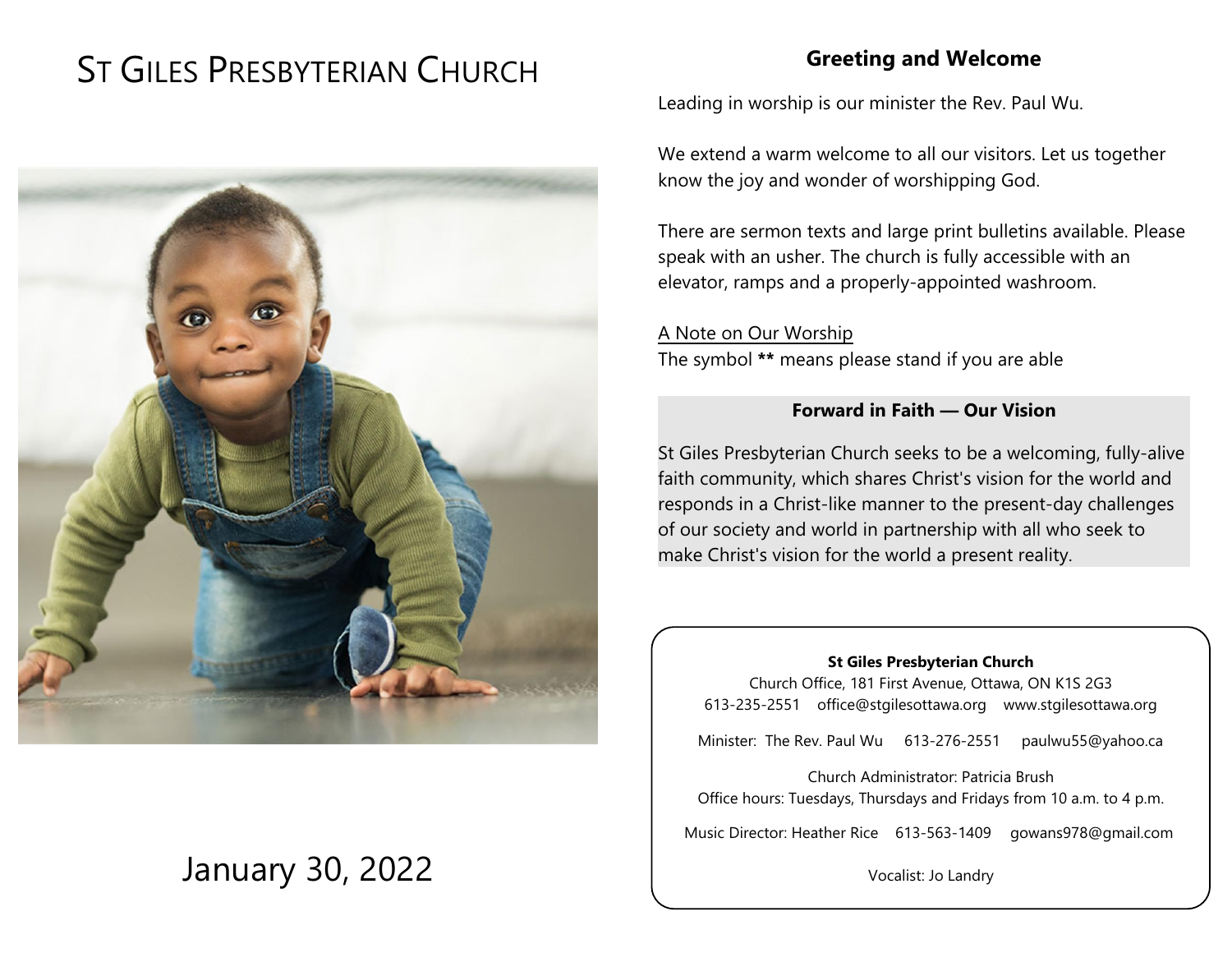We acknowledge that the land on which we gather is the traditional unceded territory of the Algonquin Anishnaabeg People. The Algonquin peoples have lived on this land since time immemorial. We are grateful to have the opportunity to be present in this territory.

Prelude *Adagio* by Arcangelo Corelli (arr. S.D. Wolfe)

Call to Worship

- One: O Lord, in you we find refuge;
- **All: Let us never be put to shame.**
- One: Turn your ear to us, O God, and save us.
- **All: For you are our rock and our fortress.**
- One: God has been our hope and our trust from our earliest days.
- **All: God has been with us since we were born from our mother's womb.**
- One: Let us sing our praise of God's faithful love.
- **All: We will offer God all glory and honour this day and always!**

**\*\*Hymn: Great is thy faithfulness 324**

**1. Great is thy faithfulness, O God my Father; there is no shadow of turning with thee: thou changest not; thy compassions, they fail not; as thou hast been, thou forever wilt be.**

## *Refrain*

**Great is thy faithfulness; great is thy faithfulness; morning by morning new mercies I see;** **all I have needed thy hand hath provided; great is thy faithfulness, Lord, unto me!**

- **2. Summer and winter, and springtime and harvest, sun, moon, and stars in their courses above, join with all nature in eloquent witness to thy great faithfulness, mercy, and love.** *Refrain*
- **3. Pardon for sin and a peace that endureth, thine own dear presence to cheer and to guide, strength for today and bright hope for tomorrow; blessings all mine, with ten thousand beside!** *Refrain*

### Children's Story

# Prayer of Adoration

Almighty and everlasting God, your power is incomparable, your majesty infinite, and your love indescribable. You are hidden in mystery, and yet ever so present. In an increasingly hectic world, you are peace and rest. In an increasingly harsh reality, you are tenderness and mercy. In the cold and dark of winter, you are light and comfort. So we worship you, for you are the One who created us, the One who redeems us, and the One who gives us life, our one and only God, to whom we offer all love and loyalty, now and always.

# Unison Prayer of Confession

**God, who is love, we confess our faults and failings, knowing that you know us through and through. You tell us love is patient and kind, and you know when our patience and kindness fell short. You tell us love is never rude or selfish, and you see the times we insisted**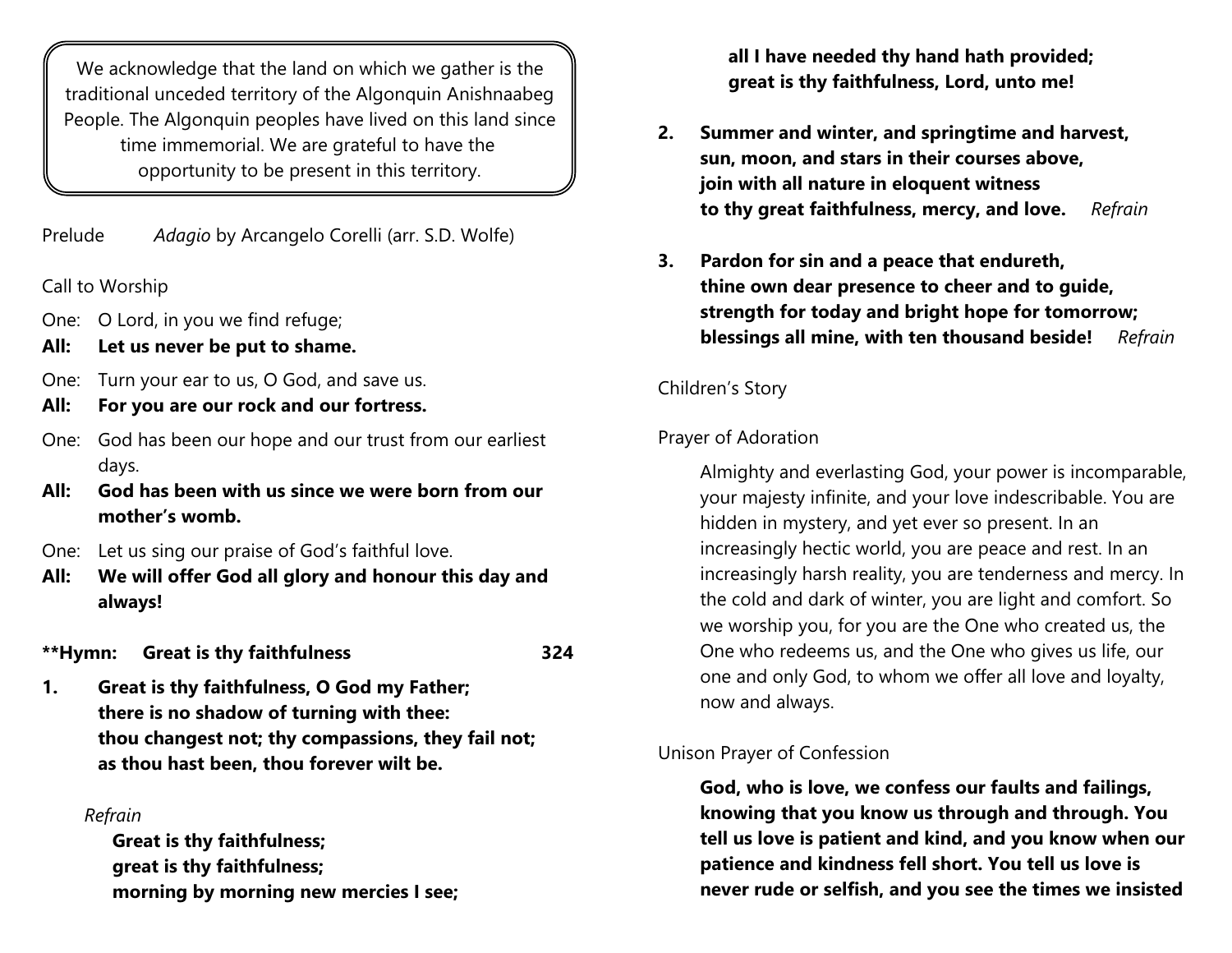**on our own way. Forgive us for the excuses we make to ourselves when our love falters. Strengthen us by your Spirit so that our love is genuine and reliable.**

#### The Lord's Prayer

**Our Father who art in heaven, hallowed be thy name. Thy kingdom come, thy will be done on earth as it is in heaven. Give us this day our daily bread, and forgive us our debts as we forgive our debtors, and lead us not into temptation, but deliver us from evil, for thine is the kingdom and the power and the glory, for ever and ever. Amen**

#### Assurance of Pardon

God is compassionate and gracious, slow to anger, abounding in love. As high as the heavens are above the earth, so great is God's love; as far as the east is from the west, so far has God removed our sins. Thanks be to God whose love and forgiveness are steadfast. May we be steadfast in our forgiveness of one another.

#### Scripture

First Reading: Jeremiah 1:4–10

Now the word of the Lord came to me saying,"Before I formed you in the womb I knew you, and before you were born I consecrated you; I appointed you a prophet to the nations."

Then I said, "Ah, Lord God! Truly I do not know how to speak, for I am only a boy."

But the Lord said to me, "Do not say, 'I am only a boy'; for

you shall go to all to whom I send you, and you shall speak whatever I command you. Do not be afraid of them, for I am with you to deliver you, says the Lord."

Then the Lord put out his hand and touched my mouth; and the Lord said to me, "Now I have put my words in your mouth. See, today I appoint you over nations and over kingdoms, to pluck up and to pull down, to destroy and to overthrow, to build and to plant."

Responsive Reading: Psalm 71:1–6 (with refrain 2)



In you, O Lord, I take refuge;

let me never be put to shame.

In your righteousness deliver me and rescue me; incline your ear to me and save me.

#### **Be to me a rock of refuge,**

**a strong fortress, to save me,**

#### **for you are my rock and my fortress.**

Rescue me, O my God, from the hand of the wicked, from the grasp of the unjust and cruel.

**For you, O Lord, are my hope,**

**my trust, O Lord, from my youth.**

**Upon you I have leaned from my birth;**

**it was you who took me from my mother's womb. My praise is continually of you.**

Second Reading: 1 Corinthians 13

If I speak in the tongues of mortals and of angels, but do not have love, I am a noisy gong or a clanging cymbal. And if I have prophetic powers, and understand all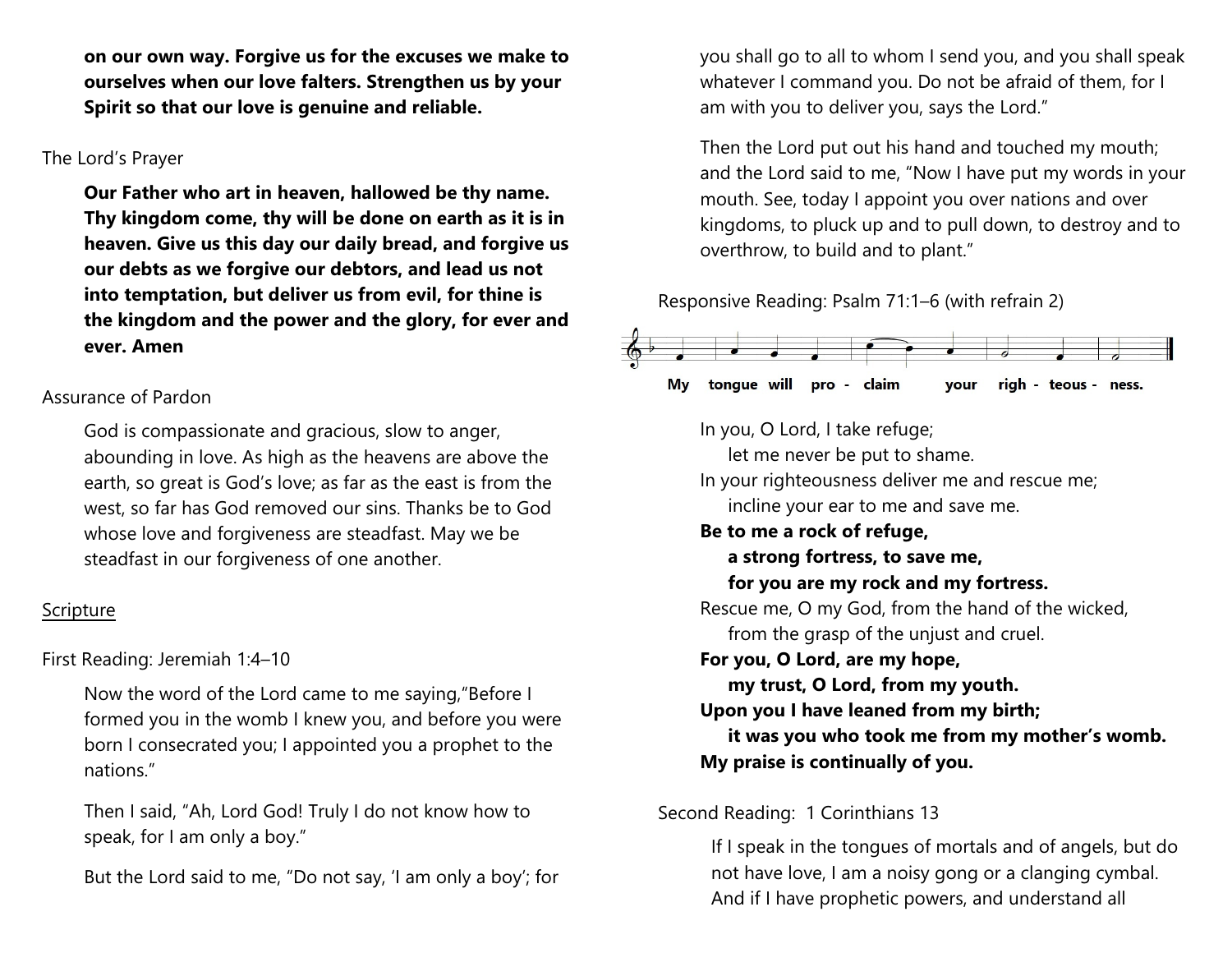mysteries and all knowledge, and if I have all faith, so as to remove mountains, but do not have love, I am nothing. If I give away all my possessions, and if I hand over my body so that I may boast, but do not have love, I gain nothing.

Love is patient; love is kind; love is not envious or boastful or arrogant or rude. It does not insist on its own way; it is not irritable or resentful; it does not rejoice in wrongdoing, but rejoices in the truth. It bears all things, believes all things, hopes all things, endures all things. Love never ends.

But as for prophecies, they will come to an end; as for tongues, they will cease; as for knowledge, it will come to an end. For we know only in part, and we prophesy only in part; but when the complete comes, the partial will come to an end. When I was a child, I spoke like a child, I thought like a child, I reasoned like a child; when I became an adult, I put an end to childish ways. For now we see in a mirror, dimly, but then we will see face to face. Now I know only in part; then I will know fully, even as I have been fully known. And now faith, hope, and love abide, these three; and the greatest of these is love.

Reader: This is the word of the Lord, **People: Thanks be to God.**

**\*\*Hymn: Lord, speak to me 767**

**1. Lord, speak to me, that I may speak in living echoes of your tone; as you have sought, so let me seek your erring children lost and lone.**

- **2. Oh lead me, Lord, that I may lead the wandering and the wavering feet; oh feed me, Lord, that I may feed your hungering ones with manna sweet.**
- **3. Oh teach me, Lord, that I may teach the precious truths that you impart, and wing my words, that they may reach the hidden depths of many a heart.**
- **4. Oh fill me with your fullness, Lord, until my heart shall overflow in kindling thought and glowing word, your love to tell, your praise to show.**
- **5. Oh use me, Lord, use even me just as you will, and when, and where, until at last your face I see, your rest, your joy, your glory share.**

Sermon I Am Only a Child

Prayers of the People

**\*\*Hymn: There is a redeemer 358 1. There is a redeemer, Jesus, God's own Son, precious Lamb of God, Messiah, Holy one.**

#### *Refrain*

**Thank you, O my Father, for giving us your Son, and leaving your Spirit till your work on earth is done.**

**2. Jesus my Redeemer, name above all names, precious Lamb of God, Messiah, oh for sinners slain.**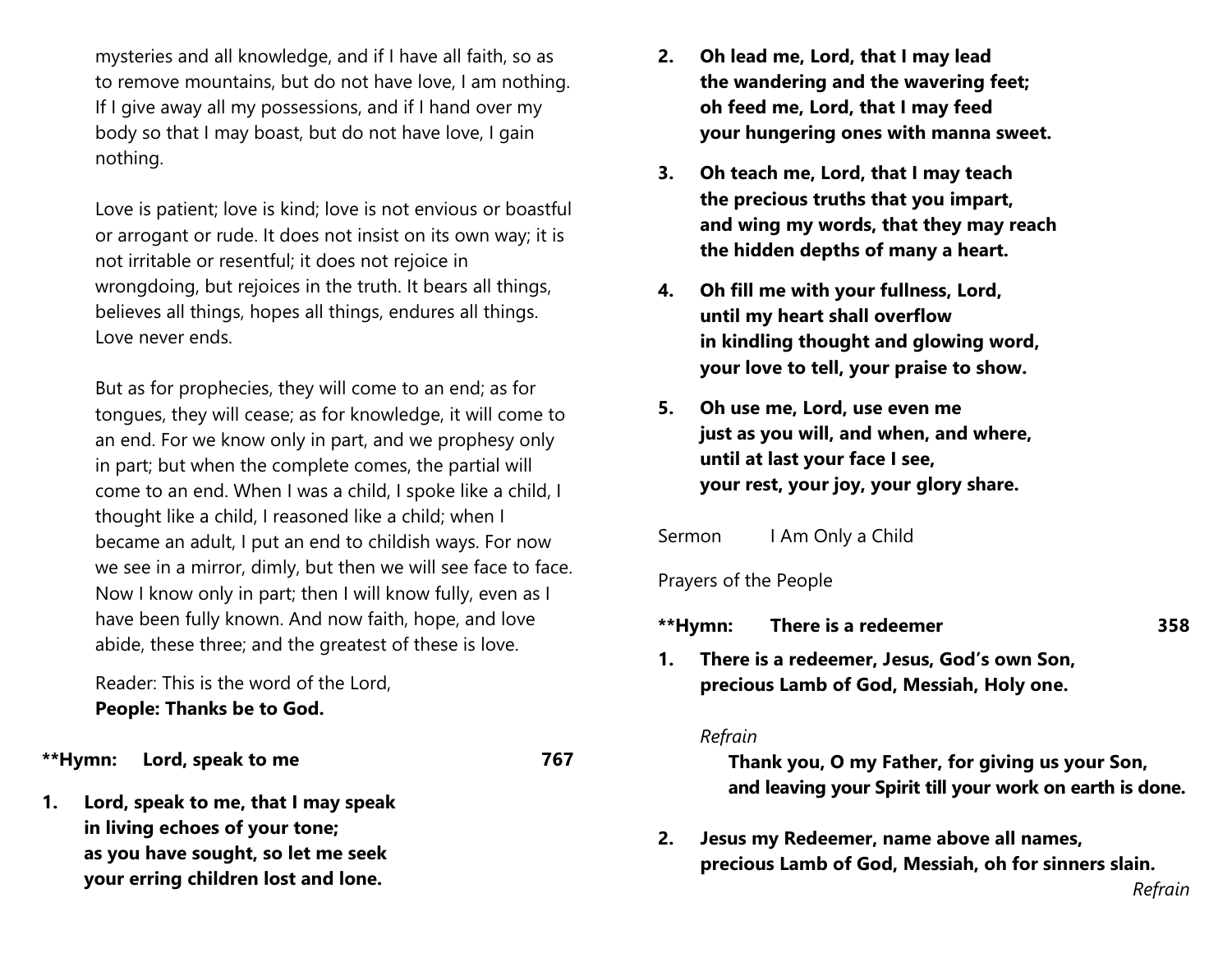|           |                                                                                         | Refrain |                |
|-----------|-----------------------------------------------------------------------------------------|---------|----------------|
|           | Passing of the Peace                                                                    |         |                |
|           | Announcements                                                                           |         |                |
| Offering  |                                                                                         |         |                |
| Doxology: | <b>Praise God from whom all blessings flow</b><br>Praise him, all creatures here below; | 830     | B              |
|           | Praise him above, ye heavenly host;<br>Praise Father, Son and Holy Ghost.               |         | P              |
|           | Prayer of Dedication                                                                    |         |                |
|           | **Hymn: All the way my Saviour leads me                                                 | 699     | N              |
| 1.        | All the way my Saviour leads me,<br>what have I to ask beside?                          |         | C              |
|           | Can I doubt His tender mercy                                                            |         | T              |
|           | who through life has been my guide?                                                     |         | D              |
|           | Heavenly peace, divinest comfort,                                                       |         | V              |
|           | Here by faith in Him to dwell!                                                          |         | T              |
|           | For I know, whate'er befall me,                                                         |         |                |
|           | Jesus doeth all things well;                                                            |         | Т              |
|           |                                                                                         |         | C              |
| 2.        | All the way my Saviour leads me,                                                        |         | F <sub>1</sub> |
|           | cheers each winding path I tread,                                                       |         | B              |
|           | gives me grace for every trial,                                                         |         |                |
|           | feeds me with the living bread.                                                         |         | S              |
|           | Though my weary steps may falter,<br>and my soul athirst may be,                        |         | C              |
|           | gushing from the rock before me,                                                        |         | S              |
|           | lo, a spring of joy I see;                                                              |         | A              |

**3. When I stand in glory, I will see his face,**

**and there I'll serve my King forever in that holy place.**

**3. All the way my Saviour leads me, oh the fullness of his love! Perfect rest to me is promised in my Father's house above. When my spirit, clothed immortal, wings its flight to realms of day, this my song through endless ages, "Jesus led me all the way!"**

#### enediction

ostlude *The City Gates* by Modeste Moussorgsky (arr. Ellen J. Lorenz)

#### **Our Events**

**Monday, January 31 ~ 11:00 a.m. Coffee Hour** will meet by teleconference.

**Tuesday, February 1 Deadline** for the reception of **Annual Reports**

**Wednesday, February 2 ~ 10:30 a.m.**  he St Giles Presbyterian Women will meet by teleconference.

**Thursday, February 3 ~ 3:00p.m. Choir Practice**

**Friday, February 4 ~ 10:00 a.m. Bible Study**: Please read 1 Maccabees 17.

**Sunday February 13 ~ 10:30 a.m. Communion Service**

**Sunday, February 27 ~ after service Annual Meeting**